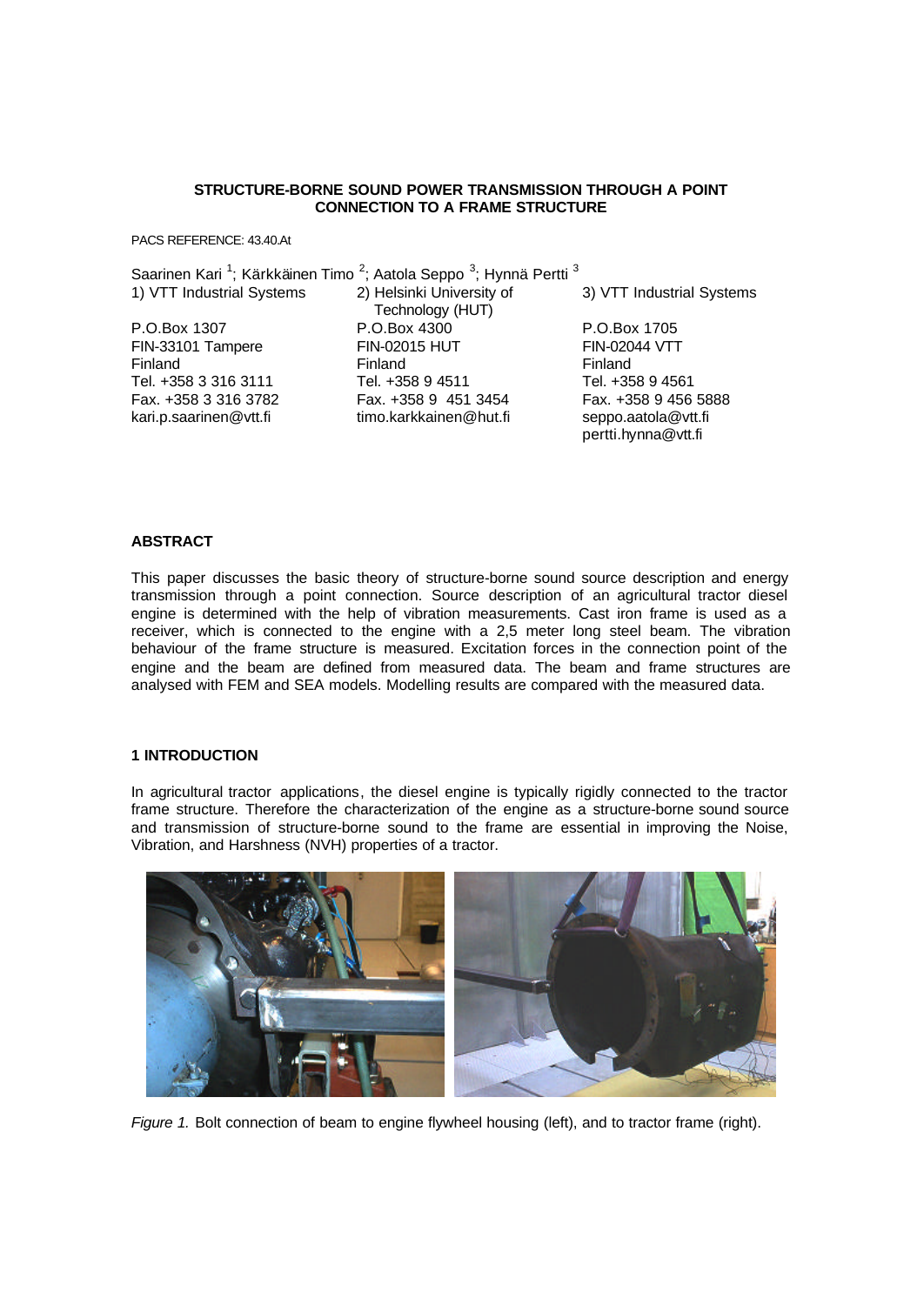The cast iron frame of a Valtra tractor connected with a 2,5 meter long steel beam to a Sisudiesel engine flywheel housing is presented in Figure 1. This simplified point connection was used in this preliminary study.

### **2 BASIC THEORY**

#### 2.1 Characterization of Structure-Borne Sound Sources

Characterization of machines as sources of structure-borne sound is the major problem when estimating the structure-borne sound emission [1]. Characterization is needed when designers, product developers, vendors or purchasers need quantitative data about the vibration or sound levels of machines. This data is used when one source is compared to another, sources with set limits are compared, sound levels of installed machines are predicted or improvement of new low noise designs are quantified [2]. The source characterization must be a property of the source, independent of the receiving structure of the installed machine. It must describe the source's ability to generate structure-borne sound, be an independent property of the source, be able to be expressed as a single quantity, and give the data for the calculation of power generated when the machine is installed [2].

Since the paper [1] in 1987 progress has been made both in theory and measurement techniques. The development has produced a standardized method for the measurement of the vibration velocity of resiliently mounted machines [3]. In practice this velocity can be considered as their free velocity. It is independent and describes the source activity. If both translational and rotational velocities play a role in sound transmission then it cannot be given as a single quantity because of dimensional incompatibility [2]. The most important factor is that free velocity is not sufficient for the calculation of transmitted power, in addition mechanical mobilities of both source and receiver structures are needed [2]. The measurement of blocked forces is in practice difficult. That is why blocked forces are not typically used in the source characterization. The characterization of resilient elements with measured data can be made using standards [4]. This data is needed when estimating the power transmitted through these elements.

Various methods to characterize sources of structure-borne sound are reviewed in [2]. The source descriptor presented in  $5$ ] meets all criteria, but it does not work with multiple-point connected structures [2]. Three source descriptors for structure-borne sound sources, the characteristic power (CP), mirror power and maximum available power (MAP) are introduced in [2]. In a single contact point between the source and the receiving structure the complex power transmitted to the receiving structure is given by [2], [6]

$$
\overline{Q} = \left| \overline{V}_{\text{sf}} \right|^2 \cdot \overline{Y}_{\text{r}} / \left| \overline{Y}_{\text{r}} + \overline{Y}_{\text{s}} \right|^2, \tag{1}
$$

where  $\bar{v}_{\rm sf}$  is the rms free velocity,  $Y_{\rm r}$  and  $Y_{\rm s}$  are the receiver and source mobility respectively. Using the complex ratio of the receiver to source mobility  $\bar{a} = \bar{Y}$ ,  $/\bar{Y}$ , Eq. (1) can be written in a dimensionless form [2]

$$
\overline{C}_{\rm c} = \overline{Q} / \left| \overline{S}_{\rm c} \right| = \left| \overline{a} \right| / \left( \left| 1 + \overline{a} \right|^2 e^{i q_{\rm r}} \right), \tag{2}
$$

where  $\overline{S}_c = |\overline{V}_{sf}|^2/\overline{Y}_{s}^*$ ,  $\bm{q}_r$  is the phase of the receiver mobility, and  $\overline{C}_c$  is the so-called coupling factor. From Eq. (1) the maximum complex power is obtained when the mobilities of the source and the receiver are complex conjugate ( $\overline{Y}_{\!\mathsf{r}} = \overline{Y}^*_\mathsf{s}$  ) [2]

$$
\overline{Q}(\overline{Y}_r = \overline{Y}_s^*) = \overline{S}_a = |\overline{V}_{sf}|^2 \cdot \overline{Y}_s^* / [2Re(\overline{Y}_s)]^2.
$$
 (3)

The maximum available power (MAP) that is transmitted from source to receiver is obtained from [2]

$$
\operatorname{Re}\left[\overline{Q}(\overline{Y}_{r}=\overline{Y}_{s}^{*})\right]=\operatorname{Re}(\overline{S}_{a})=\left|\overline{V}_{st}\right|^{2}/4\operatorname{Re}(\overline{Y}_{s}).
$$
\n(4)

When the source and the receiver mobilities are equal in magnitude and phase  $(Y_{\text{r}} = Y_{\text{s}})$  the so-called "mirror" power is obtained from Eq. (1), [2]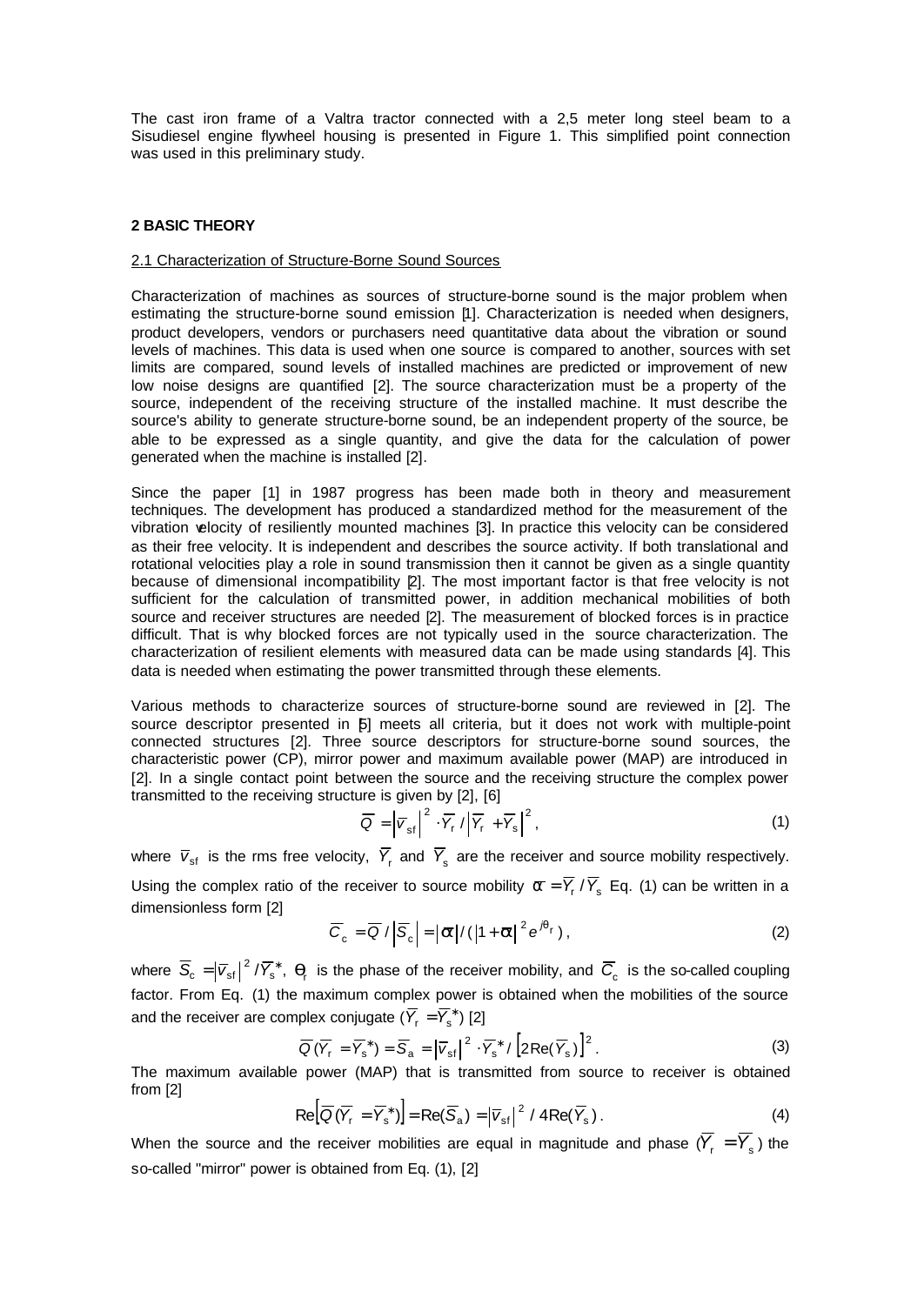$$
\overline{Q}(\overline{Y}_{r} = \overline{Y}_{s}) = \overline{S}_{m} = |\overline{V}_{sf}|^{2} \cdot 1/4(\overline{Y}_{s}^{*}).
$$
\n(5)

When the force is equal to the blocked force  $(F_{bl} = v_{sf}/Y_s)$  and the velocity is the free velocity, then the characteristic power (CP) is obtained as [2]

$$
\overline{Q}\left(F = F_{\text{bl}}, V = V_{\text{sf}}\right) = \overline{S}_{\text{c}} = \left|\overline{V}_{\text{sf}}\right|^2 \cdot 1/\overline{Y}_{\text{s}}^*.
$$
 (6)

In [6] the result of Eq. (6) is called the source descriptor. These descriptors are generalized to multiple point contacts in [2].

#### 2.2 Determination of Structure-Borne Sound Power Transmission

It is assumed that there is only force excitation and no moment excitation at the contact point between the structure and the machine. Therefore, the power *P* transmitted in this contact point to the receiving structure due to a point force is obtained from complex power  $\overline{Q}$  [7]

$$
P = \text{Re}(\overline{Q}) = \frac{1}{2}\text{Re}(\overline{F}\,\overline{V}_r^*)\,,\tag{7}
$$

where  $\bar{F}$  is the point force applied on the receiving structure and  $\bar{v}_{r}$  is the vibration velocity at the same contact point. The real part *P* of the complex power  $\overline{Q}$ , where the force and the velocity are in phase, is the active power flowing from the source into the receiving structure where it propagates further. The imaginary part, the reactive power, where the force and the velocity are  $p/2$  out of phase, goes back and forth through the contact point.

Often in practise it is not possible to measure the transmitted power directly in multiple point contacts. The lack of source and receiver data including their mobilities often prevents the prediction of vibration and noise, which the installed machines inject into receiving structures. If also rotational degrees of freedom are included, then noise and vibration prediction in engineering applications is often impossible. In engineering applications, the power calibration method can be used [8]. The power can be estimated using the calibration of the receiving structure or making the calibration when the source machine is already installed [8].

#### **3 MEASUREMENTS**

For the validation of the finite element model, resonance frequencies of the tractor frame were determined from measured accelerance functions. Also damping values were determined from these measurement results. The frame was hanging freely from lifting belts during measurements (Fig. 1). Excitation was given by impact hammer equipped with force transducer (Brüel&Kjær 8200; amplifier Brüel&Kjær 2635) and acceleration was measured from 8 points simultaneously (3D-accelerometer Endevco 63B-100 with integrated electronics (IEPE)). Accelerometers were attached to the frame using beeswax, two accelerometers on each side of the frame.

Multi-channel measuring front-end (Hewlett-Packard 3566A/67A) was used to capture signals (sampling frequency 12.8 kHz) and make spectral analyses. Further analyses and calculations were done with LMS CADA-X-software.

Three orthogonal translational driving point accelerances were measured at the flywheel housing of the engine (Fig. 2, left). Similar measurements were made at the engine-end of the connection beam (Fig. 2, right). Both an impact hammer and an electrodynamic shaker (Brüel&Kjær 4808; amplifier Brüel&Kjær 2712) were used for excitation. Random signal, taken from the signal source of the measuring front-end, was used with the shaker. Driving point mobilities used in Eq. (1) were calculated from these measurement results.

The acceleration of the engine flywheel housing at the connecting point of the beam was measured when the engine was running at full load at maximum speed (2200 rpm) but disconnected from beam. This data was used in the determination of the free velocities (Eq. 1).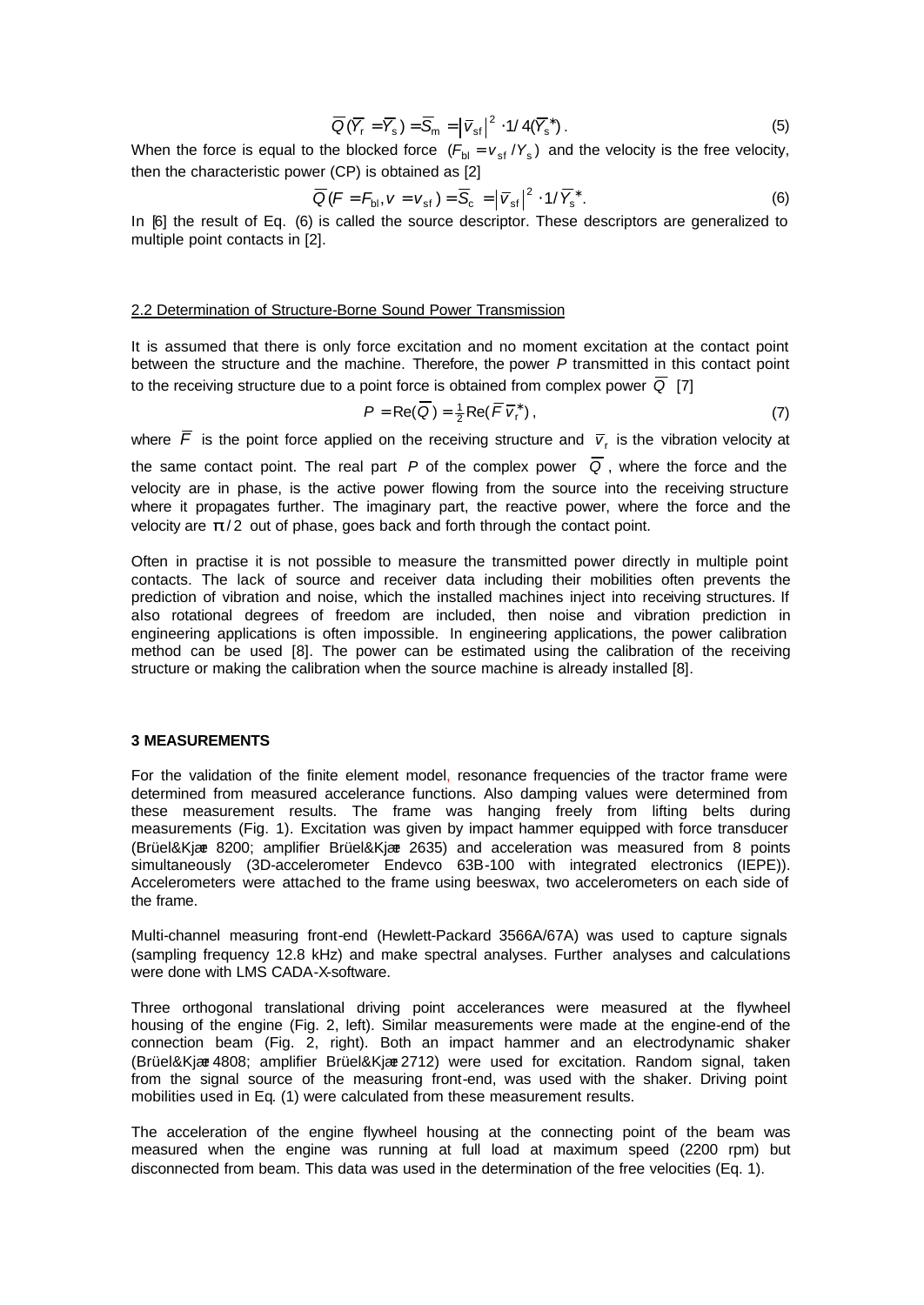

*Figure 2.* Driving point accelerance measurements at engine flywheel housing (left) and at the engine-end of connection beam (right).

The acceleration of the frame was measured simultaneously at 8 points when the frame was connected to the engine with the beam while the engine was running at full load at maximum speed. The vibration velocities were determined from this data and compared to modelling results.

## **4 MODELLING**

The FEM-model created with IDEAS -software included two parts: the frame and the beam. The frame structure was modelled with tetrahedral solid elements with middle nodes, altogether 10 nodes per element. The beam was modelled with two-node linear beam elements; cross section was identical with the real beam. Parts were connected rigidly together with two constraint elements. The constraint element included one node in the beam and two nodes in the frame. The entire model consisted of 8 333 elements and 16 978 nodes. The FEM-model was updated with the help of the measurement results.

Forced steady state vibration of the frame was calculated. The excitation force was obtained from the measurement results. The force was exerted into the end of beam at  $x$ , y- and  $z$ directions. The frequency range of the force was up to 1120 Hz, which is the upper frequency limit of the 1 kHz third-octave band. The vibration velocity response was calculated at 8 nodes corresponding to measurement points in the real frame.

At high frequencies a Statistical Energy Analysis (SEA) -model was used in the calculation of the vibration velocities of the tractor frame. This study included one third-octave frequency bands up to 6.3 kHz. The model consisted of three different beam elements and a cylinder element. The original model was updated due to problems at the contact point between the beam and the cylinder. For the modelling of the bolt connection further studies are needed.



*Figure 3.* FEM-model of the tractor frame (left) and corresponding AutoSEA2-model (right).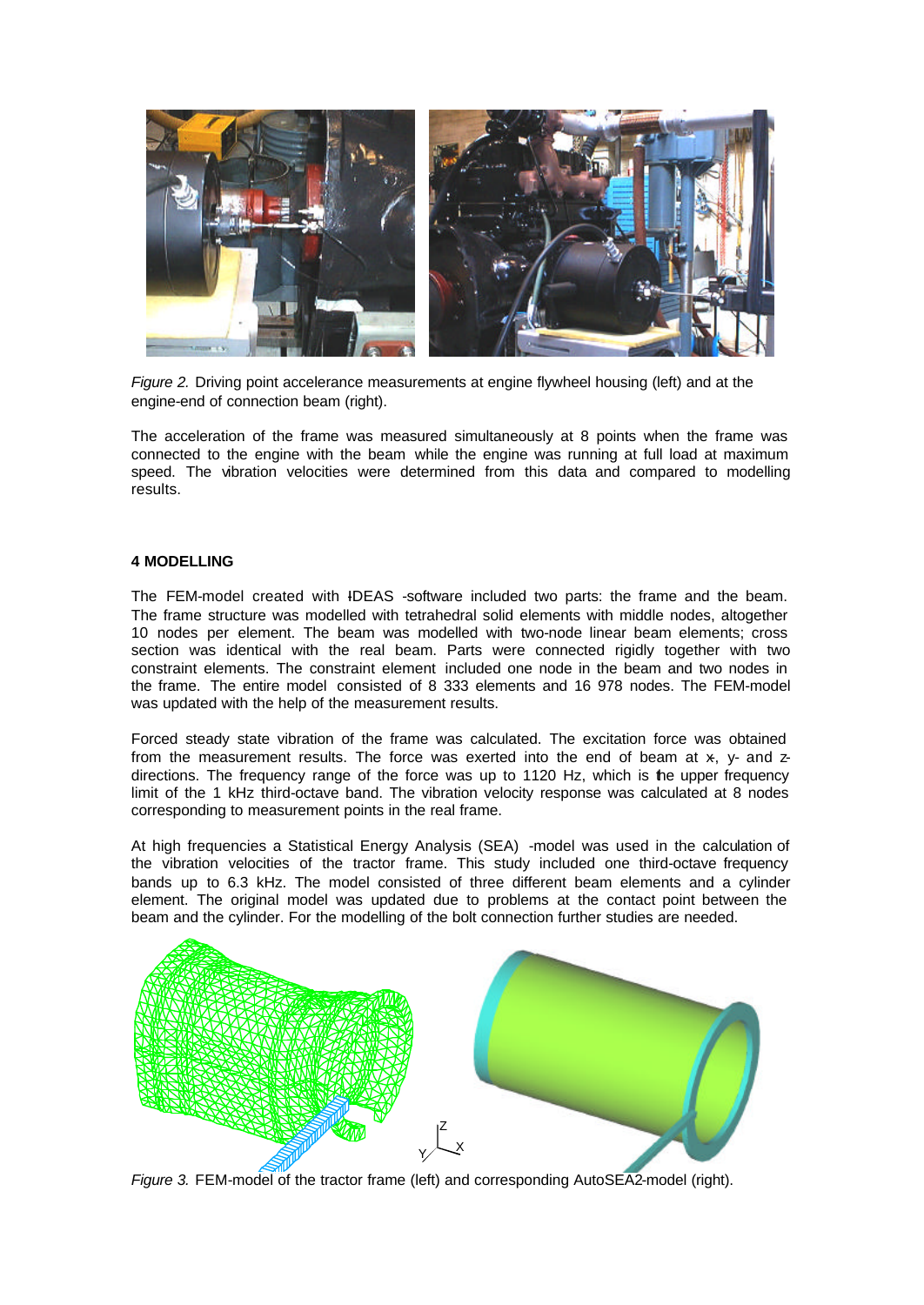The applicable frequency band of the SEA-model was investigated beforehand with FEMmodels. According to the results SEA-model would be applicable above 200 Hz. It was also found out that the modal density of the connecting beam increases rapidly above 2 kHz because of the bending modes of the plate areas of the beam.

### **5 RESULTS**

Translational driving point mobilities derived from measured accelerances at the contact point are presented in Figure 4. This data and free velocities measured from engine flywheel housing were used to calculate the forces exerted to the receiver (Fig. 4, bottom right).

Modelled perpendicular vibration velocities of the tractor frame correspond rather well with measured results (Fig. 5, left). With a verified model, it is easy to test the effects of different noise control measures as well as increase the knowledge about the behaviour of the object.



*Figure 4.* Magnitudes of measured driving point mobilities of the contact point; engine-end of connection beam and engine flywheel housing. 1/3-octave spectrums of forces exerted to the receiver; derived from the measured data (bottom right).



*Figure 5.* FEM- and SEA-results and measured perpendicular vibration velocities (left). Measured and FEM-results are averages of the 8 points, SEA-result is the average velocity of the cylinder. Perpendicular vibration velocities of different excitation forces, SEA-result (right).